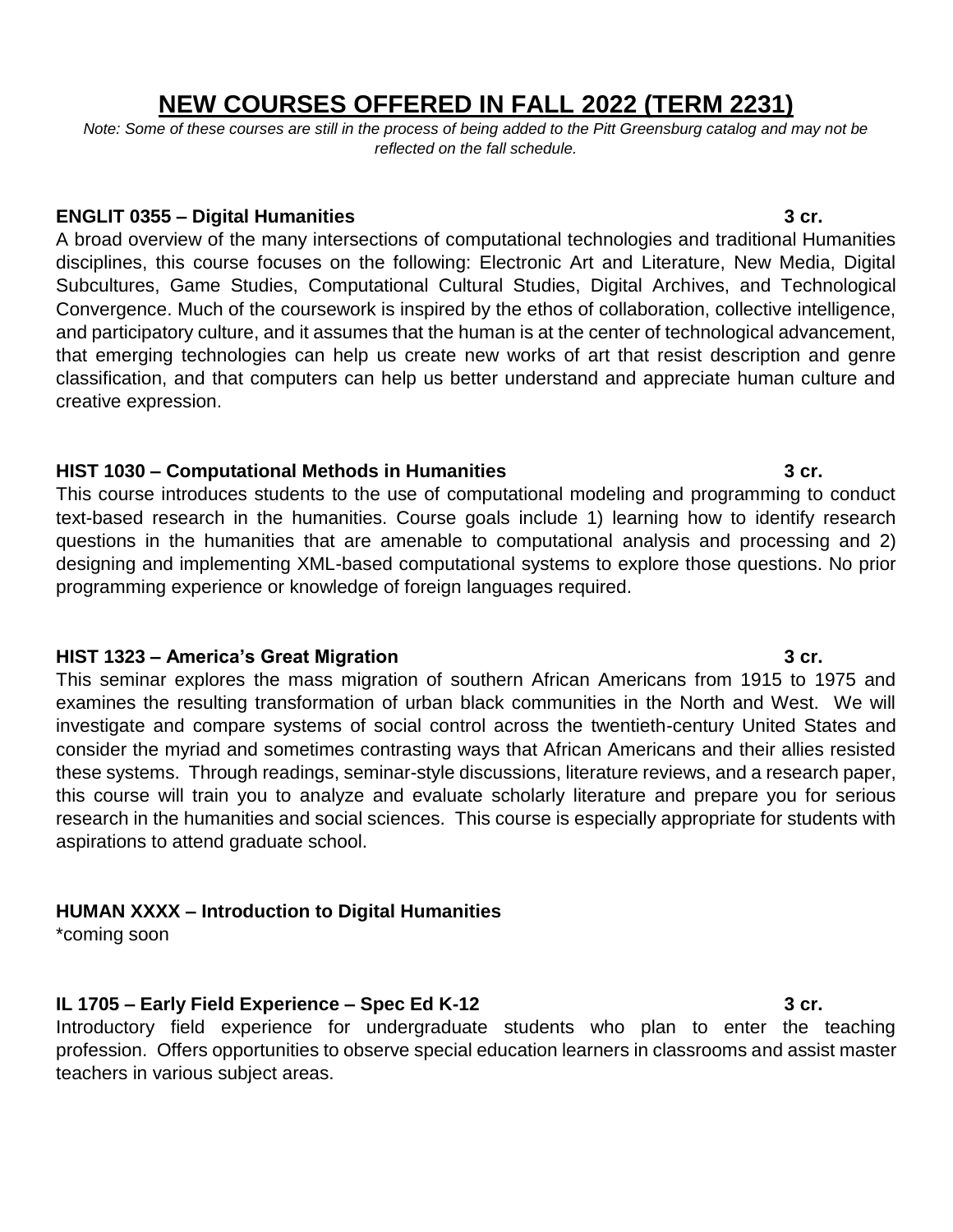# **INDIST 1100 – Freedom, Liberty, Democracy 3 cr.**

This is the first ever Honors-only course offering at Pitt-Greensburg. It takes an interdisciplinary approach, in this case blending philosophy and social sciences, to explore important topics. Our inaugural study will focus on three ideas and practices—freedom, liberty, and democracy. Those three terms are each typically viewed as being fundamental to understanding the culture, politics, and ideological underpinnings of the United States. However, contemporary public debates reveal that there are a variety of definitions for these terms that lead to different and conflictual actions and practices. Increasingly this has taken shape as pitting freedom and liberty in opposition to democracy. We will draw on classical and contemporary philosophy, as well as sociology, history, and political science sources to better understand the origin and evolution of the meanings and practices of these three important concepts. There will be no course materials requiring purchase or rent, all required readings will be available on our Canvas site.

#### **MUSIC 0801 – History of Rock and Roll 3 cr.**

This course examines the origins of Rock and Roll from its earliest influences, such as work songs and the Blues, and will follow its development as a musical genre. Students will then learn about the different musical genres that are spawned from the development of Rock and Roll. Critical listening of the music is required for this course. Students will also be exposed to general music elements such as rhythm, form, harmony and melody. This course assumes no prior musical knowledge.

### **PHIL 1080 – Medieval Philosophy 3 cr.**

This advanced undergraduate course examines selected major figures in European philosophy during the middle ages.

### **PS 1611 – Democracy & Liberalism 3 cr.**

In this course, we shall attempt to think critically about liberalism and democracy, by means of conducting an historical and analytical examination of these concepts, with a special emphasis on contemporary criticisms of democratic capitalism.

### **PSY 1132 – Neuroscience**

\*coming soon

### **SPAN 1335 – Spanish in the Community 3 cr.**

'Spanish in the Community' is a course designed around the United Nations Sustainable Development Goals. It is relevant to the demands of the current digital and global world as well as in curricular experiential learning. Students will learn about and discuss the Goals as well as interact with the Spanish-speaking community by taking action through "glocal" ('glo'bal and 'loc'al) initiatives. The course is intended for students seeking a minor or a major in Spanish or for students who are native speakers of Spanish but pursuing other majors.